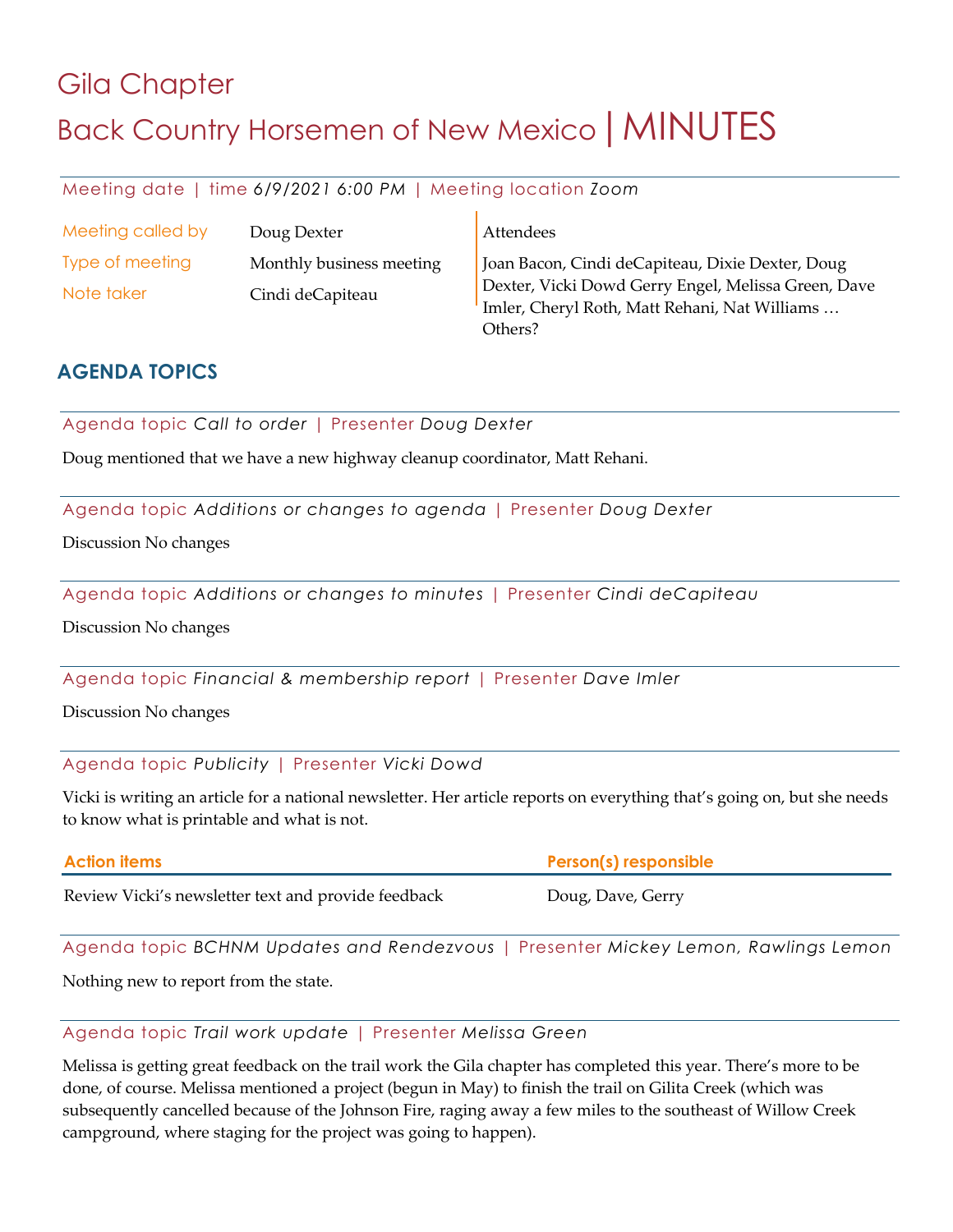Melissa will send out a schedule for post-monsoon work (September/October) out in a few weeks. Mickey is organizing food for these projects.

| Action items                                       | <b>Person responsible</b> |
|----------------------------------------------------|---------------------------|
| Prepare and distribute fall trail project schedule | Melissa Green             |

## Agenda topic *Review of USFS 3-yearContract* | Presenter *Dave Imler*

Dave mentions that the chapter has been authorized to receive funds for a three-year grant from the US Forest Service.

Gerry added that under the terms of the agreement, we do what we need to do and submit appropriate information for reimbursement. The only hang-up is that the agreement covers work only in the Gila Wilderness (the back country) and can't be applied outside the wilderness.

Melissa mused that next year's funding requests should be structured for front country trails. Even though the current agreement will be worked over the next three years, it is possible to have more than one agreement at the same time; therefore, as soon as the USFS knows money will be available, the chapter can apply for that.

Doug verified his assumption that that the agreement allows the chapter to pay an independent contractor (which it does).

We're happy to support the amount of work Melissa is getting done: 5500 volunteer hours since first of the year, which amounts to 137 work weeks, given a 40-hour week

Agenda topic *Independent contractor agreement* | Presenter *Gerry Engel, Dave Imler*

If anybody want to see the agreement GBCH has entered into with Melissa Green, contact Doug by email and he will get it to you.

## Agenda topic *Announcements*

The Internet in which this Zoom meeting was conducted behaved most irresponsibly, resulting in information missing from the secretary's ears. Here, however, are her sketchy notes. She doesn't know who said or asked these things, but here is what seems to have transpired:

- Involve others at Grant County fair.
- Age limit on the people you would accept to use horses (for purposes unknown)? Eighteen, Doug thinks, but he will research that.
- Gerry: At any gathering where there's horse people or hikers, we should have a booth so we can make direct contact with people. And keep doing what we're doing with Facebook and stuff and even if we get someone who does one major project a year, if a lot of people do that ....
- Vicki: 4H people are 18-20 and might be interested in doing a community service project. Vicki will check this out.
- Gerry: If we had parents who came along, you could have folks younger than 18.
- Melissa will be happy to help put together materials (for something).
- Gerry: A couple of years ago, the Gila chapter provided photos to the Forest Service for a poster that highlighted our work. The poster was useful and it would be helpful to update it.
- Nat: do we have insurance that covers non volunteers under these projects? Gerry responded that the chapter's medical insurance covers non-members but (some other policy) doesn't. The Volunteer Agreement (apparently) covers volunteers under the USFS's various policies and procedures.